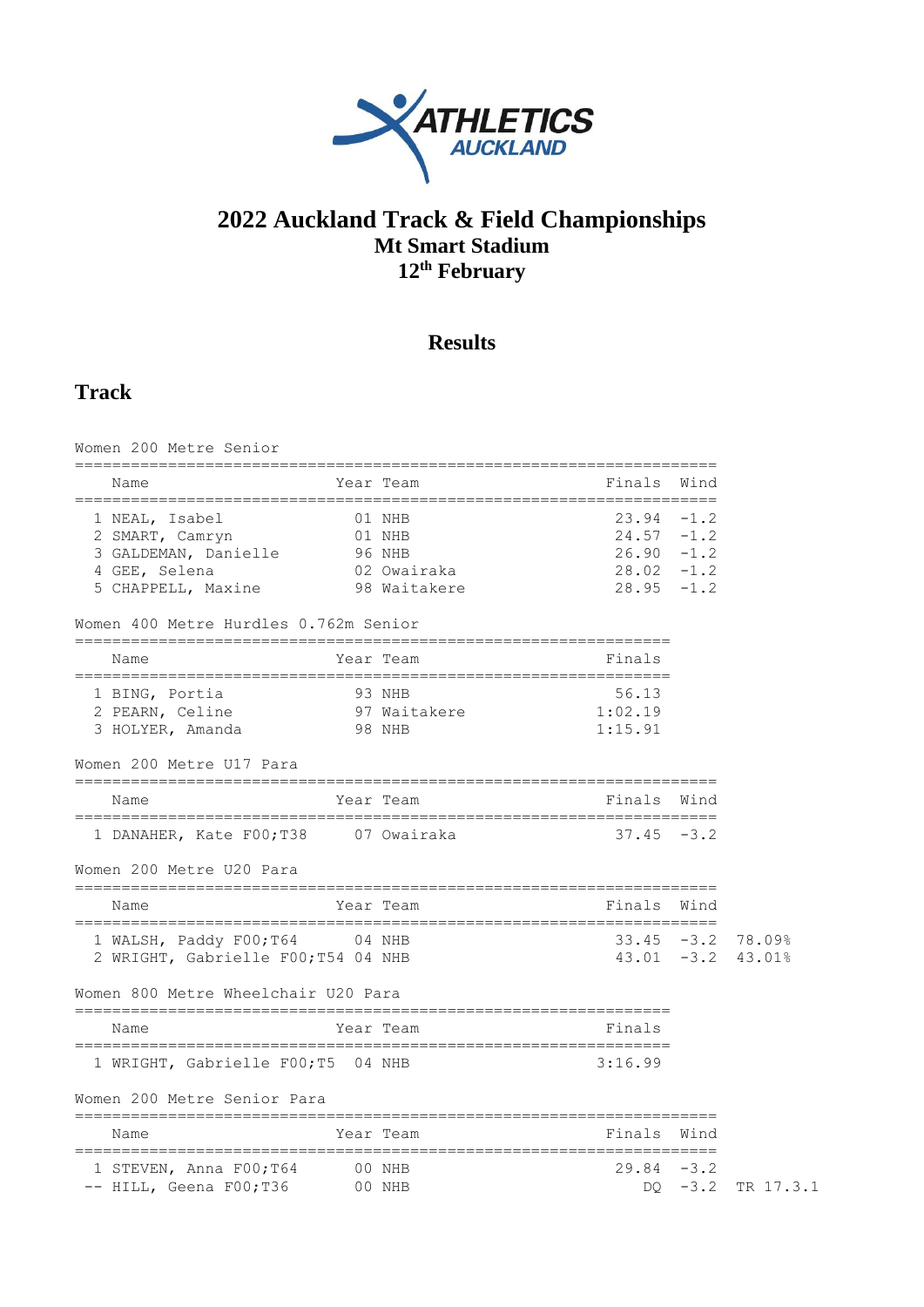### Women 200 Metre Under 14

| Name                       | Year Team    | Finals Wind H# |        |                |
|----------------------------|--------------|----------------|--------|----------------|
| 1 REID, Esme               | 09 Eastern   | 28.04          | $-1.0$ | -2             |
| 2 TAYLOR, Peggy            | 09 Owairaka  | $28.45 - 2.8$  |        | $\overline{1}$ |
| 3 SCANLAN, Jayda           | 09 Manurewa  | $29.13 -2.8$   |        | $\overline{1}$ |
| 4 BOWDEN, Kenzie           | 09 NHB       | $29.53 - 1.0$  |        | $\overline{2}$ |
| 5 EARLEY, Madison          | 09 Waitakere | $30.11 - 2.8$  |        | $\overline{1}$ |
| 6 TUKUKINO, Jordyn         | 09 Manurewa  | $31.21 - 1.0$  |        | -2             |
| 7 LATHWOOD, Jessica        | 09 Takapuna  | $31.22 - 2.8$  |        | $\overline{1}$ |
| 8 'ISILELI-FO'OU, Mele-'Of | 10 Lynndale  | 32.13          | $-2.8$ | $\overline{1}$ |
| 9 BEAUMONT, Isobel         | 10 Lynndale  | 32.20          | $-1.0$ | -2             |
| 10 BARNETT, Isabella       | 09 Papakura  | $34.03 - 1.0$  |        | -2             |
| 11 FAN, Judy Yueging       | 10 Lynndale  | 38.20          | $-1.0$ | $\mathcal{P}$  |

Women 800 Metre Under 14

| Year Team<br>Name                                                                                                                                                                                                                                                        | Finals                                                                    |
|--------------------------------------------------------------------------------------------------------------------------------------------------------------------------------------------------------------------------------------------------------------------------|---------------------------------------------------------------------------|
| 09 Waitakere<br>1 GWIN, Scarlett<br>2 MCMANUS, Hannah<br>09 Waitakere<br>3 COLLINGE-COKER, Georgina<br>09 Helensville<br>4 WILLIAMS, Indie<br>09 Waitakere<br>5 LINDSAY, Zari<br>09 Ellerslie<br>6 MAULVURFS, Sofia<br>10 Lynndale<br>7 FAN, Judy Yueqing<br>10 Lynndale | 2:23.73<br>2:25.45<br>2:28.15<br>2:30.69<br>2:32.60<br>3:05.41<br>3:32.68 |

#### Women 200 Metre Hurdles 0.686m Under 14

| Name                       |  | Year Team    | Finals Wind   |  |  |  |  |  |  |
|----------------------------|--|--------------|---------------|--|--|--|--|--|--|
| 1 NAEATA, Harmony          |  | 09 Waitakere | $33.70 - 0.7$ |  |  |  |  |  |  |
| 2 'ISILELI-FO'OU, Mele-'Of |  | 10 Lynndale  | $36.66 - 0.7$ |  |  |  |  |  |  |
| 3 BEAUMONT, Isobel         |  | 10 Lynndale  | $37.02 - 0.7$ |  |  |  |  |  |  |
| 4 MAULVURFS, Sofia         |  | 10 Lynndale  | $37.72 - 0.7$ |  |  |  |  |  |  |

Women 200 Metre Under 16 ========================================================================

|   | Name                       | Year Team     | Finals Wind H#  |        |                         |
|---|----------------------------|---------------|-----------------|--------|-------------------------|
|   | 1 BENTLEY-BUTZ, Mia        | 07 NHB        | 27.12           | $-1.0$ | -2                      |
|   | 2 MOYLE, Sienna            | 08 Eastern    | $27.16 - 1.8$   |        | 1                       |
|   | 3 NASRABADI, Jacqui        | 08 Eastern    | $27.43 - 2.3$ 3 |        |                         |
|   | 4 MASTERS, Maia            | 08 Waitakere  | $27.78 - 1.0$   |        | -2                      |
|   | 5 COWAN, Emily             | 08 Takapuna   | $28.04 -1.8$ 1  |        |                         |
|   | 6 GUY, Mackenzie           | 08 NHB        | $28.13 -1.8 1$  |        |                         |
|   | 7 RICHARDSON-MILLER, Keira | 07 NHB        | $28.15 - 1.0$   |        | -2                      |
| 8 | GEAR, Lisa                 | 08 Takapuna   | $29.03 - 1.8$ 1 |        |                         |
|   | 9 BARRETT-HAMILTON, Lauren | 08 Waitakere  | $29.05 -1.0$ 2  |        |                         |
|   | 10 MAHANI, Keira           | 08 Papatoetoe | $29.21 - 1.0$   |        | $\overline{2}$          |
|   | 11 WRIGHT, Francesca       | 07 NHB        | $29.24 -2.3$ 3  |        |                         |
|   | 12 PARKER, Alayna          | 08 Papatoetoe | $29.64 - 2.3$   |        | $\overline{\mathbf{3}}$ |
|   | 13 GALEA, Leah             | 08 Lynndale   | $29.84 - 2.3$   |        | $\overline{\mathbf{3}}$ |
|   | 14 UTA'ATU, Sophie-lee     | 08 Papatoetoe | $29.93 - 1.0$   |        | $\overline{2}$          |
|   | 15 KUMAR, Stazia           | 08 Manurewa   | 30.80           | $-1.8$ | $\mathbf{1}$            |

Women 800 Metre Under 16

| Name                                             | Year Team                        | $Findna1s$ $H#$               |  |
|--------------------------------------------------|----------------------------------|-------------------------------|--|
| 1 HURLY, Amy<br>2 SHENNAN, Amy<br>3 HURCUM, Emmy | 08 NHB<br>07 Pt Chevalier<br>NHR | 2:22.47<br>2:26.71<br>2:29.07 |  |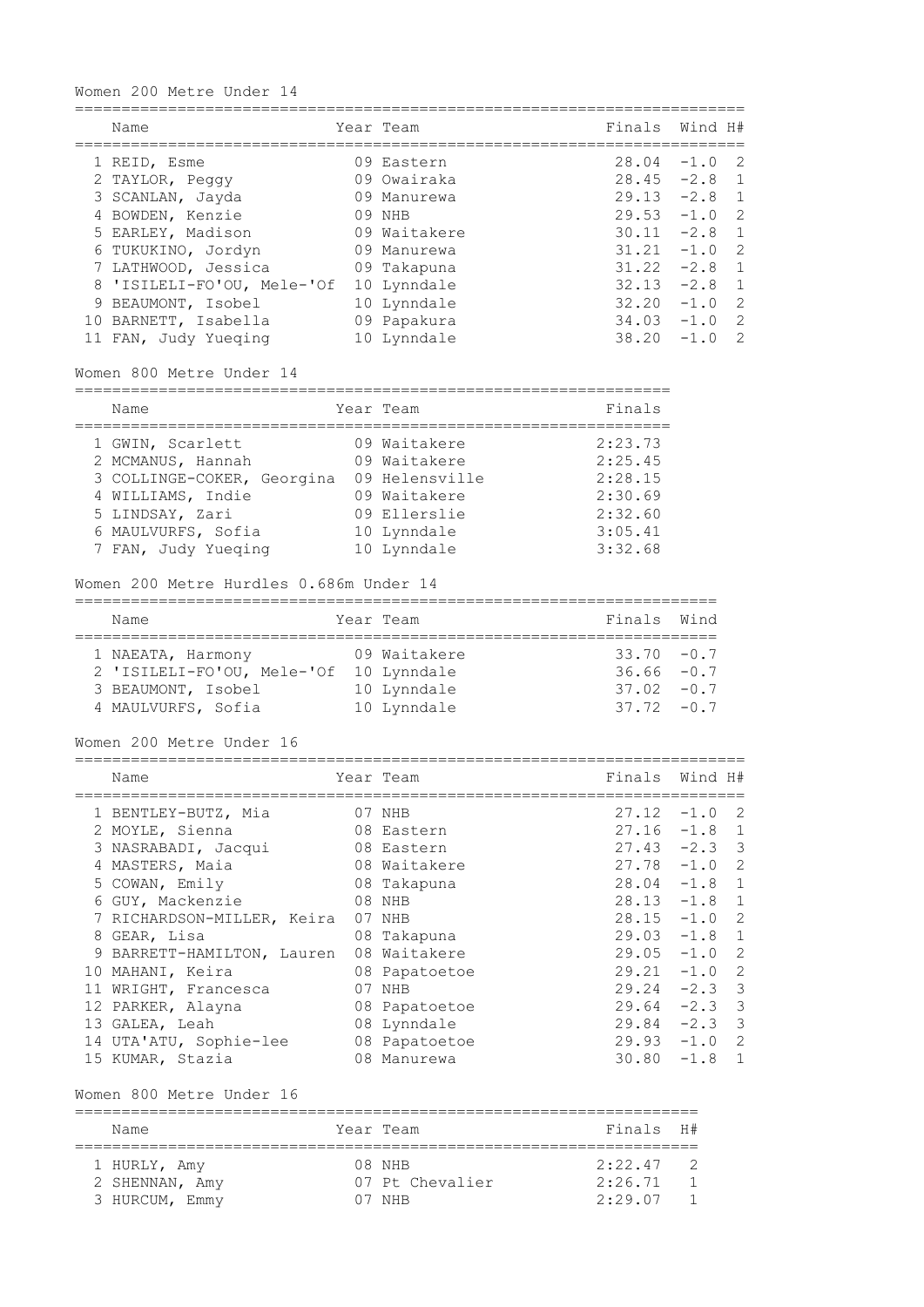| 4 HAINES, Sophia      | 08 Waitakere  | 2:31.24 |               |
|-----------------------|---------------|---------|---------------|
| 5 FARRY, Amani        | 08 Lynndale   | 2:35.66 |               |
| 6 HOUGHTON, Eva       | 08 ACA        | 2:39.38 |               |
| 7 PARKER, Alayna      | 08 Papatoetoe | 2:39.76 | -2            |
| 8 RICHARDSON, Annabel | 07 ACA        | 2:47.65 | 2             |
| 9 HAIGH, Isabella     | 08 Lynndale   | 2:51.64 | $\mathcal{L}$ |
| 10 HAMMOND, Laura     | 08 Waitakere  | 2:57.38 |               |
| 11 MEDIRATTA, Kenisha | 08 Lynndale   | 3:06.67 |               |

#### Women 300 Metre Hurdles 0.762m Under 16

================================================================

| Name                                                                      | Year Team                                                  | Finals               |
|---------------------------------------------------------------------------|------------------------------------------------------------|----------------------|
| 1 SILA, Avah<br>2 FARRY, Amani<br>3 HAIGH, Isabella<br>4 ATOAGA, Savannah | 07 Papakura<br>08 Lynndale<br>08 Lynndale<br>07 Papatoetoe | NΤ<br>NΤ<br>NΤ<br>NΤ |

### Women 200 Metre Under 18

| Name                 | Year Team    | Finals Wind   |  |
|----------------------|--------------|---------------|--|
| 1 VAN ROOYEN, Talia  | 06 NHB       | $24.70 - 1.9$ |  |
| 2 FAIRCLOUGH, Amelie | 05 Waitakere | $25.05 - 1.9$ |  |
| 3 VENIDA, Marielle   | 05 Pakuranga | $25.17 - 1.9$ |  |
| 4 LOADER, Cleo       | $05$ NHB     | $27.09 - 1.9$ |  |
| 5 HOLMES, Taylor     | 05 Pakuranga | $28.30 - 1.9$ |  |
| 6 PETERS, Elizabeth  | $05$ ACA     | $29.07 - 1.9$ |  |

#### Women 800 Metre Under 18

| Name                   | Year Team    | Finals  |
|------------------------|--------------|---------|
| 1 BARLOW, Imogen       | 08 Pakuranga | 2:17.11 |
| 2 SHENNAN, Lucy        | 05 ACA       | 2:17.14 |
| 3 BORTON, Kate         | 06 NHB       | 2:17.18 |
| 4 MORGAN-TAFEA, Kalei  | 05 Takapuna  | 2:20.29 |
| 5 BOLTON, Abbey        | 05 Pakuranga | 2:20.67 |
| 6 LETICA, Sascha       | 06 Takapuna  | 2:21.34 |
| 7 GREENWOOD, Charlotte | 05 ACA       | 2:22.09 |
| 8 DANIELS, Leila       | 06 ACA       | 2:22.56 |

#### Women 300 Metre Hurdles 0.762m Under 18

| Name                 |  |  | Year Team    | Finals |  |  |  |  |
|----------------------|--|--|--------------|--------|--|--|--|--|
|                      |  |  |              |        |  |  |  |  |
| 1 KELSO-HEAP, Maddie |  |  | 05 Waitakere | 44 84  |  |  |  |  |

9 HAMMOND, Stella 05 Waitakere 2:29.73

Women 200 Metre Under 20

===================================================================== Name Tear Team Team Finals Wind

| ------           |              |               |  |
|------------------|--------------|---------------|--|
|                  |              |               |  |
| 1 POWELL, Mia    | 04 Waitakere | $25.55 - 2.2$ |  |
| 2 RULE, Holly    | 03 Whangarei | $27.03 -2.2$  |  |
| 3 TUCKER, Anna   | $04$ NHB     | $27.23 -2.2$  |  |
| 4 JOHNSON, Lyrck | 03 Waitakere | $27.68 - 2.2$ |  |
| 5 KAY, Ella      | 04 Pakuranga | $29.75 - 2.2$ |  |
|                  |              |               |  |

## Women 800 Metre Under 20

| Name            | Year Team   | Finals  |
|-----------------|-------------|---------|
| 1 HILTON, Macey | $0.3$ $ACA$ | 2:16.03 |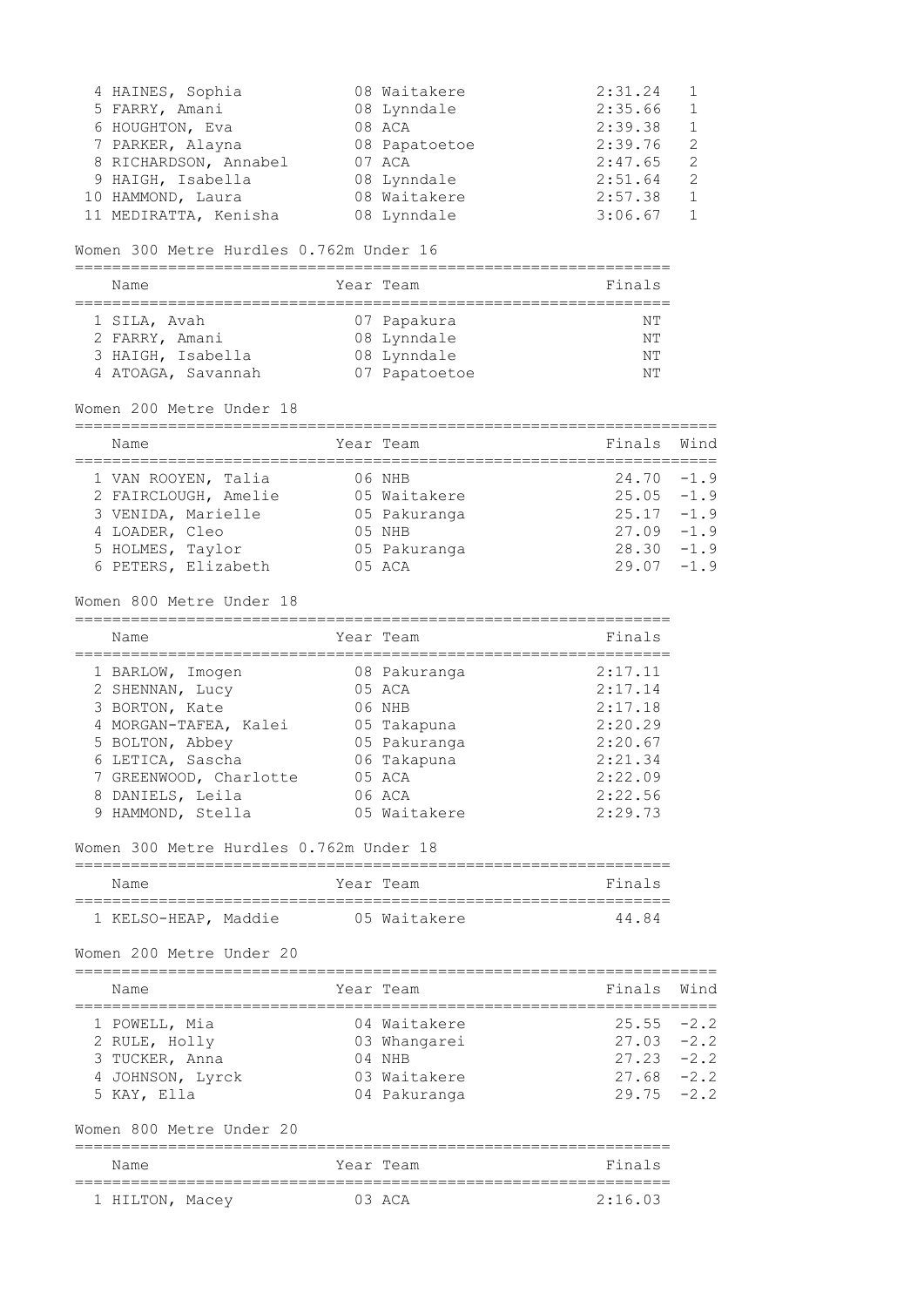| 2 POLAND, Joanna<br>3 KORCK, Samantha<br>4 FARQUHAR, Arlo<br>5 POKORNY, Caitlyn<br>6 BROWN, Charlotte |                       | 03 ACA<br>04 NHB<br>04 Waitakere<br>04 Pakuranga<br>04 Glen Eden | 2:17.77<br>2:18.98<br>2:26.06<br>2:28.61<br>2:34.18 |      |
|-------------------------------------------------------------------------------------------------------|-----------------------|------------------------------------------------------------------|-----------------------------------------------------|------|
| Women 400 Metre Hurdles 0.762m Under 20                                                               |                       |                                                                  |                                                     |      |
| Name<br>;======================                                                                       |                       | Year Team<br>------------------------------                      | Finals                                              |      |
| 1 FARIZ, Samadiana 603 Pakuranga<br>2 ADAMS, Sophie<br>3 LOBER-CHAN, Theresa 04 ACA                   | ===========<br>03 ACA |                                                                  | 1:09.90<br>1:13.22<br>1:16.82                       |      |
| Women 800 Metre Masters 30<br>===============================                                         |                       | =============================                                    |                                                     |      |
| Name                                                                                                  |                       | Year Team                                                        | Finals                                              |      |
| 1 MCALLISTER, Cherie 89 NHB                                                                           |                       |                                                                  | 2:57.20                                             |      |
| Women 200 Metre Masters 45                                                                            |                       |                                                                  |                                                     |      |
| Name<br>=================================                                                             |                       | Year Team<br>;====================                               | Finals                                              | Wind |
| 1 BUSH, Lydia                                                                                         |                       | 74 NHB                                                           | $31.94 - 2.5$                                       |      |
| Women 200 Metre Masters 50                                                                            |                       |                                                                  |                                                     |      |
| Name                                                                                                  | :============         | Year Team                                                        | Finals<br>==========================                | Wind |
| 1 GREEN, Phillipa 68 NHB                                                                              |                       |                                                                  | $29.82 - 2.5$                                       |      |
| Women 800 Metre Masters 50                                                                            |                       | =============================                                    |                                                     |      |
| ==============================<br>Name                                                                |                       | Year Team                                                        | Finals                                              |      |
| 1 KELLY, Namiko                                                                                       |                       | 71 Oratia                                                        | 2:53.73                                             |      |
| Women 800 Metre Masters 55                                                                            |                       |                                                                  |                                                     |      |
| Name                                                                                                  |                       | Year Team                                                        | Finals                                              |      |
| 1 HULENA, Karen                                                                                       |                       | 63 NHB                                                           | 3:39.80                                             |      |
| Women 200 Metre Masters 60                                                                            |                       |                                                                  |                                                     |      |
| Name                                                                                                  |                       | Year Team                                                        | Finals                                              | Wind |
| 1 HAYMAN, Jill                                                                                        |                       | 61 NHB                                                           | $34.97 - 2.5$                                       |      |
| Women 200 Metre Masters 65                                                                            |                       |                                                                  |                                                     |      |
| Name                                                                                                  |                       | Year Team                                                        | Finals                                              | Wind |
| 1 ADAMSON, Christine 56 NHB                                                                           |                       | ================================                                 | $37.16 - 2.5$                                       |      |
| Women 800 Metre Masters 65                                                                            |                       |                                                                  |                                                     |      |
| Name                                                                                                  |                       | Year Team                                                        | Finals                                              |      |
| 1 ADAMSON, Christine                                                                                  |                       | 56 NHB                                                           | ============<br>3:12.28                             |      |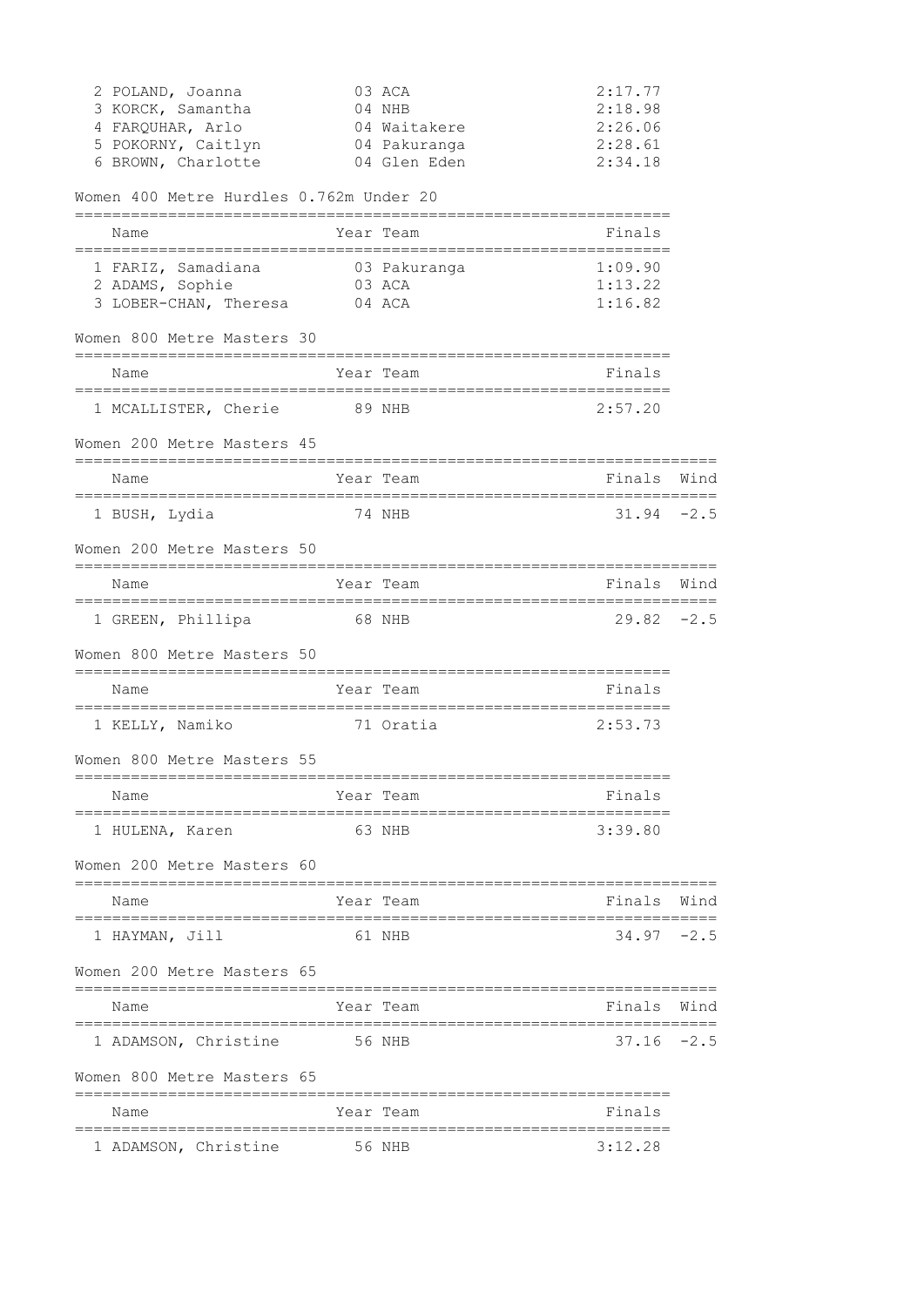| Name                                                                         |            | Year Team       | Finals                    | Wind   |
|------------------------------------------------------------------------------|------------|-----------------|---------------------------|--------|
| 1 WARING, Chris                                                              |            | 43 NHB          | $39.31 - 2.5$             |        |
| Men 200 Metre Senior<br>=============================                        |            | :============== |                           |        |
| Name                                                                         |            | Year Team       | Finals                    | Wind   |
| 1 THORPE, Stephen                                                            |            | 02 NHB          | 22.77                     | $-2.6$ |
| 2 BUSH, Ethan                                                                |            | 01 NHB          | 23.08                     | $-2.6$ |
| 3 AUCAMP, Matthew                                                            |            | 00 Pakuranga    | 23.87                     | $-2.6$ |
| 4 PHILLIPS, Ethan                                                            |            | 98 NHB          | $24.04 - 2.6$             |        |
| 5 EADY, Matthew                                                              |            | 02 ACA          | $24.55 - 2.6$             |        |
| Men 800 Metre Senior<br>=====================                                |            |                 |                           |        |
| Name<br>=======================                                              | ========== | Year Team       | Finals<br>=============== |        |
| 1 DEVLIN, Dominic                                                            |            | 98 ACA          | 1:50.33                   |        |
| 2 DAWSON, Michael                                                            |            | 97 Whippets     | 1:52.04                   |        |
| 3 POWELL, Zane                                                               |            | 03 Pakuranga    | 1:52.11                   |        |
| 4 FORD, James                                                                |            | 05 Takapuna     | 1:53.27                   |        |
| 5 PAINE, Jack                                                                |            | 01 Pakuranga    | 1:56.35                   |        |
| 6 BAWA, Lakshay                                                              |            | 01 Pakuranga    | 1:58.74                   |        |
| 7 WINDER, Ben                                                                |            | 78 Owairaka     | 2:08.38                   |        |
| 8 CAMERON, Luke                                                              |            | 01 Hawks        | 2:09.79                   |        |
| Men 400 Metre Hurdles 0.914m Senior<br>===================================== |            |                 |                           |        |
| Name<br>=======================                                              |            | Year Team       | Finals                    |        |
| 1 MENEZES, Justin                                                            |            | 98 Pakuranga    | 1:00.06                   |        |
| 2 HOLYER, Jeremy                                                             |            | 00 NHB          | 1:10.42                   |        |
| Men 200 Metre U20 Para                                                       |            |                 |                           |        |
| Name                                                                         |            | Year Team       | Finals                    | Wind   |
| 1 MOVOLD, Jaden F00; T54 04 NHB                                              |            |                 | $34.12 - 2.4$             |        |
| Men 800 Metre Wheelchair U20 Para                                            |            |                 |                           |        |
| Name                                                                         |            | Year Team       | Finals                    |        |
| 1 MOVOLD, Jaden F00;T54                                                      | 04 NHB     |                 | 2:11.44                   |        |
| Men 200 Metre Senior Para                                                    |            |                 |                           |        |
| Name                                                                         |            | Year Team       | Finals Wind               |        |
| ===================                                                          |            |                 |                           | ------ |
| 1 JOYNT, Mitch F00;T64                                                       | 95 NHB     |                 | $24.41 - 2.4$             |        |
| Men 200 Metre Under 14                                                       |            |                 |                           |        |
| Name                                                                         |            | Year Team       | Finals                    | Wind   |
| 1 NANNESTAD, Zach                                                            |            | 09 Hillsborough | 25.99                     | $-1.7$ |
| 2 OLSEN, Kaian                                                               |            | 09 Waitakere    | 26.84                     | $-1.7$ |
| 3 ANDERSON, Oliver                                                           |            | 09 Pukekohe     | 27.27                     | $-1.7$ |
| 4 BRADY, Connor                                                              |            | 09 Takapuna     | 27.36                     | $-1.7$ |
| 5 GUNDERSEN, Blake                                                           |            | 09 Pukekohe     | 28.66                     | $-1.7$ |
| 6 LISTER, Alex                                                               |            | 09 Pakuranga    | $29.12 - 1.7$             |        |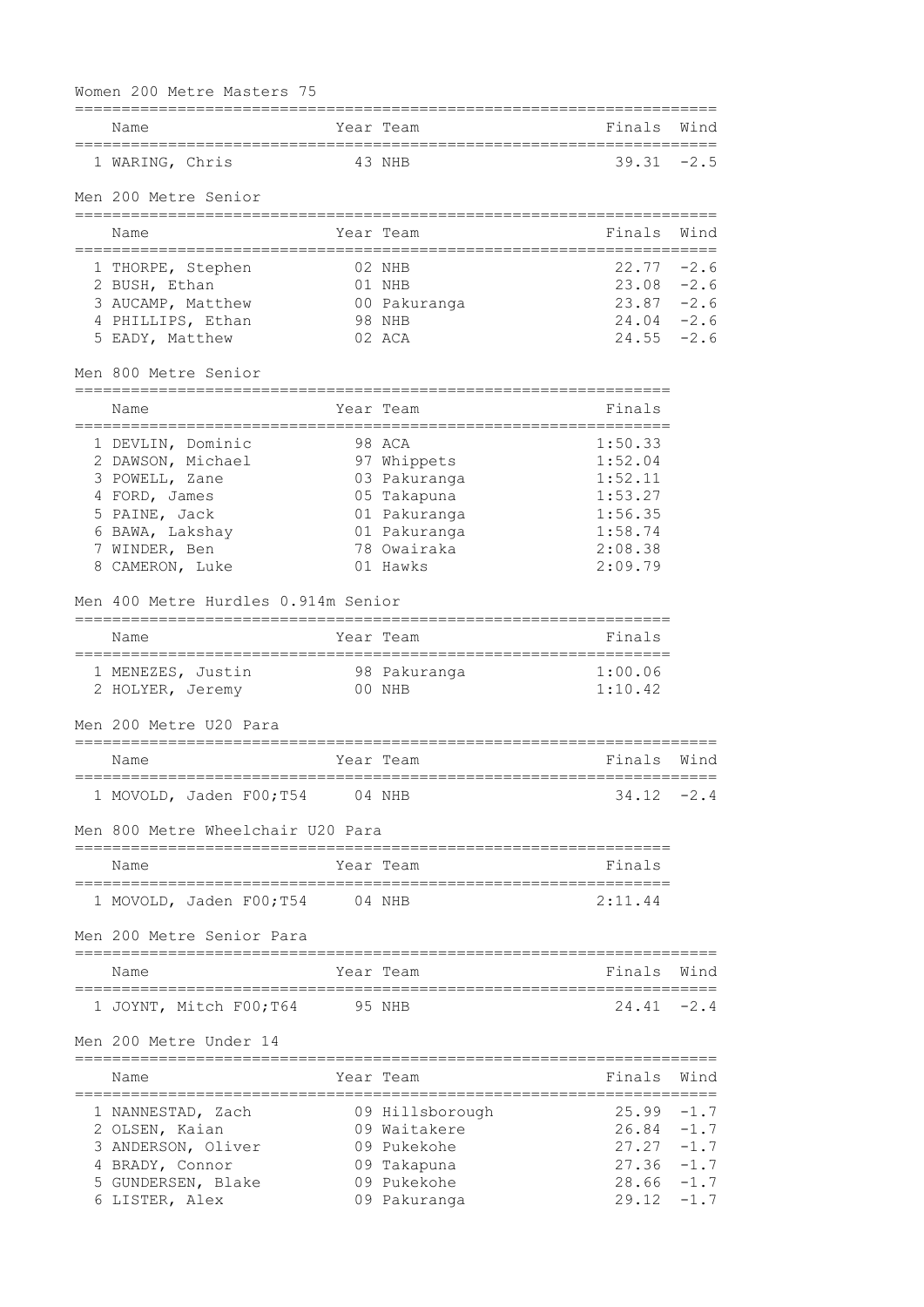Men 800 Metre Under 14

|   | Name                                                                                                                                                                                | Year Team                                                                                                                                                  | Finals                                                                                                     |
|---|-------------------------------------------------------------------------------------------------------------------------------------------------------------------------------------|------------------------------------------------------------------------------------------------------------------------------------------------------------|------------------------------------------------------------------------------------------------------------|
| 9 | 1 BENAOUM, Louay<br>2 MARTIN, Ivor<br>3 DAY, Harrison<br>4 HOWELL, Jacob<br>5 O'DWYER, Sam<br>6 EDWARD, Ali<br>7 GOUWS, Keagan<br>8 LEE, Moojin<br>JESUDAS, Cyrus<br>10 KELLY, Kona | 10 Eastern<br>09 Pt Chevalier<br>09 Pakuranga<br>09 Takapuna<br>09 Pakuranga<br>09 Waitakere<br>09 Pakuranga<br>09 Pakuranga<br>09 Papatoetoe<br>10 Oratia | 2:21.24<br>2:21.95<br>2:24.58<br>2:25.50<br>2:30.88<br>2:33.26<br>2:35.18<br>2:37.96<br>2:41.33<br>2:41.74 |
|   | 11 MCGUINNESS, Oliver                                                                                                                                                               | 10 Pakuranga                                                                                                                                               | 2:42.39                                                                                                    |

### Men 200 Metre Hurdles 0.686m Under 14

| Name            | Year Team       | Finals Wind   |     |
|-----------------|-----------------|---------------|-----|
| 1 BRADY, Connor | 09 Takapuna     | $30.82$ $2.0$ |     |
| 2 SU, Daequan   | 09 Pt Chevalier | 33.38         | 2.0 |
| 3 GONZALES, JV  | 10 Lynndale     | 35.06         | 2.0 |

#### Men 200 Metre Under 16

|    | Name                   |    | Year Team       | Finals Wind H# |          |                |
|----|------------------------|----|-----------------|----------------|----------|----------------|
|    | 1 USUFONO, Leofe       |    | 08 Manurewa     | 24.20          | $-0.9$ 1 |                |
|    | 2 LAMB, Owen           | 08 | NHB             | 24.21          | $-4.3$ 2 |                |
|    | 3 BARNETT, Oliver      |    | 07 Papakura     | 24.71          | $-0.9$   |                |
|    | XIE, Haowen            |    | 07 Pakuranga    | 25.43          | $-4.3$ 2 |                |
|    | 5 SULU-KIRIPATI, Isaac |    | 08 Papatoetoe   | 25.44          | $-0.9$ 1 |                |
|    | 6 FAIRCLOUGH, Benjie   |    | 07 Waitakere    | 26.12          | $-4.3$ 2 |                |
|    | 7 PATCHELL, Jesse      |    | 07 Pakuranga    | 26.50          | $-0.9$ 1 |                |
| 8  | PUA, Alexander         |    | 08 Manurewa     | 26.85          | $-4.3$ 2 |                |
|    | 9 WINWOOD, Quinn       |    | 08 Pt Chevalier | 27.22          | $-0.9$ 1 |                |
| 10 | BOWDEN, Zhan           | 07 | NHB             | 27.45          | $-0.9$   | $\overline{1}$ |
|    | RAWAT, Toesh           |    | 08 Pakuranga    | 28.46          | $-0.9$   |                |
|    | -- HARRIS, Ashton      |    | 07 ACA          | DO.            | $-4.3$   | $\overline{2}$ |

#### Men 800 Metre Under 16

#### ===================================================================

| Name                    | Year Team       | Finals  | H#            |
|-------------------------|-----------------|---------|---------------|
| 1 RICHARDSON, Charlie   | 07 ACA          | 2:07.19 |               |
| 2 WALLACE, Timothy      | 07 Pakuranga    | 2:09.41 | $\mathcal{L}$ |
| 3 MAUNDER, Jamie        | 07 Takapuna     | 2:16.38 | 2             |
| 4 FORSYTH, Charlie      | 08 Ellerslie    | 2:18.01 | 1             |
| 5 YU, Brook             | 07 Lynndale     | 2:18.24 |               |
| 6 CHEMLEV, Martin       | 07 NHB          | 2:19.18 | $\mathcal{L}$ |
| 7 GELDENHUYS, Christian | 08 Pakuranga    | 2:19.59 | $\mathcal{L}$ |
| 8 WINWOOD, Quinn        | 08 Pt Chevalier | 2:23.50 |               |
| 9 KELLY, Nikko          | 08 Oratia       | 2:23.56 | 1             |
| 10 ROWBOTHAM, Joshua    | 08 Hillsborough | 2:26.83 | $\mathcal{L}$ |
| 11 HARDY, Alex          | 07 Waitakere    | 2:27.87 | $\mathcal{L}$ |
| 12 HARDWICK, Harry      | 08 Lynndale     | 2:32.02 | $\mathcal{L}$ |
| 13 KOVYLOV, Daniil      | 07 Lynndale     | 2:32.77 |               |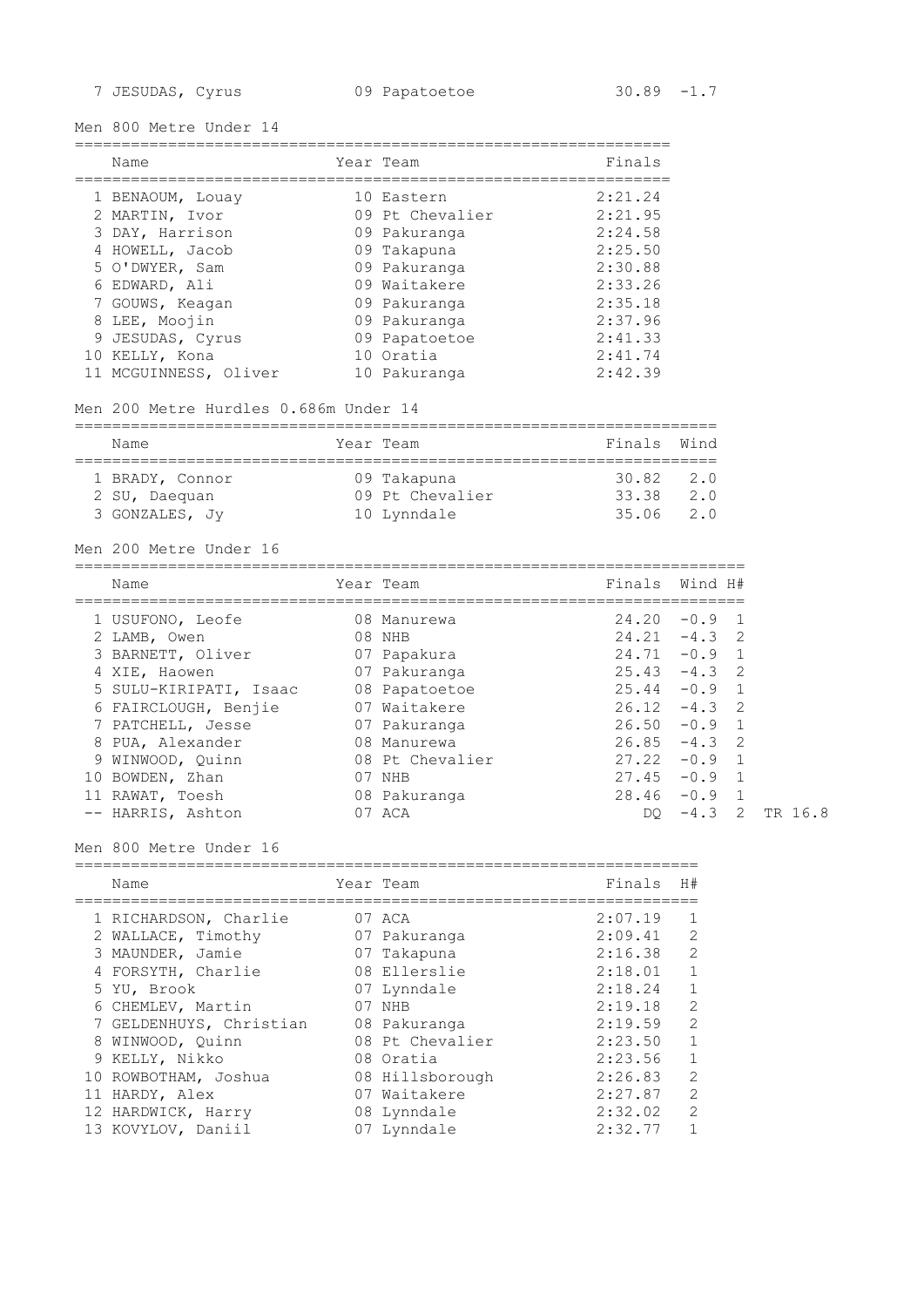================================================================ Name Team Team Team Finals ================================================================ 1 LANGLEY, Benjamin 07 Ellerslie 41.54 2 RETFORD, Noah 07 Pakuranga 43.49 3 FAIRCLOUGH, Benjie 07 Waitakere 45.36 4 MULLENS, Daniel 07 Pakuranga 45.82 5 GONZALES, Ty 08 Lynndale 49.65 Men 300 Metre Hurdles 0.762m Under 16 Interprovincials Non-championship ================================================================ Name **Team** Year Team **Finals** ================================================================ 1 WARD, Ben 1988 06 Pakuranga 1988 41.05 2 BROWN, Hunter 06 Pakuranga 15.79 Men 200 Metre Under 18 ======================================================================== Name **Name** Year Team **Finals** Wind H# ======================================================================== 1 TAYLOR, Kadin 06 Waitakere 22.86 -2.2 1 2 LAGATULE, Ethen 05 NHB 23.07 -2.2 1 3 BERMAN, Joe 05 Waitakere 23.49 -2.2 1 4 WARD, Ben 06 Pakuranga 23.52 -2.4 2 5 MCKELLAR, Liam 05 NHB 23.58 -2.4 2 6 KITCHENER, Elliot 05 ACA 23.81 -2.4 2 7 COTTERILL, Kahurangi 06 Waitakere 24.17 -2.4 2 8 SADLER, Jack 05 Gisborne 24.41 -2.2 1 9 PARANIHI, Kaelan 05 Pukekohe 24.41 -2.2 1 10 XU, Alvin 06 Waitakere 24.59 -2.4 2 11 MURRAY, Daniel 05 Papakura 24.78 -2.2 1 12 RICHARDSON-MILLER, Kegan 05 NHB 24.83 -2.4 2 Men 800 Metre Under 18 ================================================================ Name **Team** Year Team **Finals** ================================================================ 1 TRATHEN, James 06 Pakuranga 2:03.39 2 MAUNDER, Cameron 05 Takapuna 2:03.75 3 COWAN, Thomas 05 NHB 2:03.83 4 CUDBY, Luke 06 NHB 2:04.82 5 HEWITT, Jacob 06 Glen Eden 2:09.06 6 KHOTHISEN, Aphicha 05 Lynndale 2:09.11 7 FITZPATRICK, Robert 06 Papakura 2:09.68 8 PLATTS, Blake  $05$  Papakura  $2:12.10$ 9 MAULVURFS, Maksis 06 Lynndale 2:19.95 10 MCMILLAN, Elijah 06 Pakuranga 2:26.77 Men 300 Metre Hurdles 0.838m Under 18 ================================================================ Name **South State Team** Prince of the Manual State of the Manual State of the Manual State of the Manual State of the Manual State of the Manual State of the Manual State of the Manual State of the Manual State of the Manu ================================================================ 1 DUNN, Joseph 05 Papakura 42.34 2 KHOTHISEN, Aphicha 05 Lynndale 46.30 3 MAULVURFS, Maksis 06 Lynndale 50.48 Men 200 Metre Under 20 ===================================================================== Name **South States And State Team** States and Team Finals Wind ===================================================================== 1 MIDDLETON, Troy 03 Waitakere 22.05 -1.0 2 CARTER, Rupert 04 NHB 23.14 -1.0 3 SUTHERLAND, Sasha 03 NHB 24.13 -1.0

Men 300 Metre Hurdles 0.762m Under 16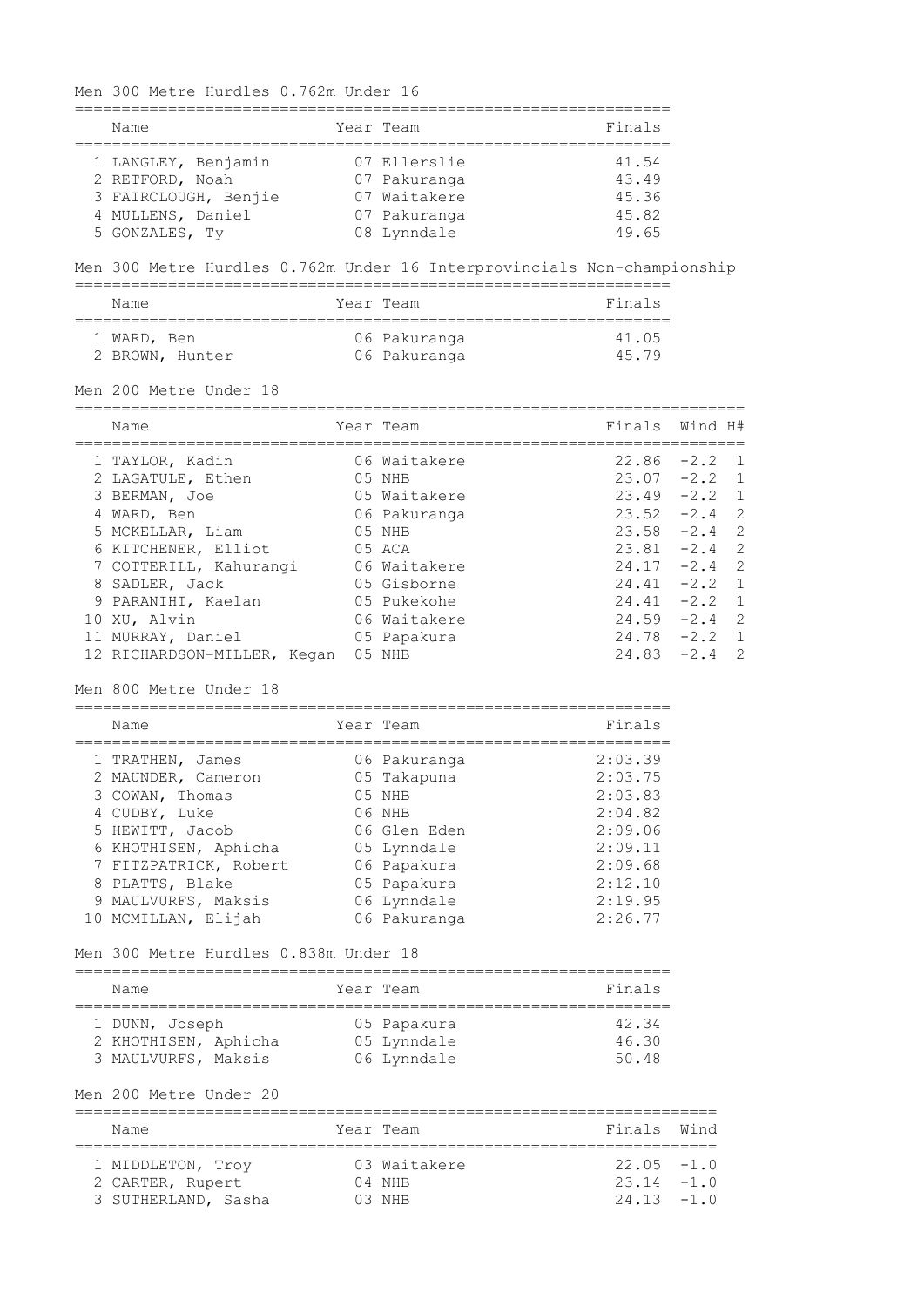4 DALY-JONES, Jamie 03 NHB 24.75 -1.0

Men 800 Metre Under 20

| Name                                                |        | Year Team                  | Finals         |        |
|-----------------------------------------------------|--------|----------------------------|----------------|--------|
| 1 HITCHCOCK, Luke                                   |        | 03 Pakuranga               | 1:53.01        |        |
| 2 REVELL-LEWIS, Lex                                 |        | 04 Waitakere               | 1:54.91        |        |
| 3 CODYRE, Ronan                                     |        | 04 Pakuranga               | 1:57.65        |        |
| 4 MARSHALL, Flynn                                   |        | 03 NHB                     | 1:58.58        |        |
| 5 MONRO, Angus                                      |        | 04 Pakuranga               | 1:59.69        |        |
| 6 BOTHA, Dirk                                       |        | 03 Palmerston North        | 2:04.95        |        |
| 7 TRAN, Huy                                         |        | 04 Lynndale                | 2:20.47        |        |
| Men 200 Metre Masters 30<br>:====================== |        |                            |                |        |
| Name                                                |        | Year Team                  | Finals         | Wind   |
| 1 SINGH, Gulab                                      |        | 89 NHB                     | 25.76          | $-0.4$ |
| Men 200 Metre Masters 35                            |        |                            |                |        |
| Name                                                |        | Year Team                  | Finals         | Wind   |
| 1 JEFFERSON, Aaron                                  | 84 NHB |                            | 27.24          | $-0.4$ |
| Men 200 Metre Masters 40                            |        |                            |                |        |
| Name                                                |        | Year Team                  | Finals         | Wind   |
| 1 GOUWS, Jacques                                    |        | 77 Pakuranga               | $28.46 - 0.4$  |        |
| Men 800 Metre Masters 40                            |        |                            |                |        |
| =======================<br>Name                     |        | -------------<br>Year Team | Finals         |        |
| 1 MACE, Simon                                       |        | 77 Owairaka                | 2:12.50        |        |
| 2 HALE, Michael                                     |        | 80 Wesley                  | 2:15.11        |        |
| 3 HITCHCOCK, Simon                                  |        | 78 Wesley                  | 2:32.80        |        |
| 4 GOUWS, Jacques                                    |        | 77 Pakuranga               | 2:40.74        |        |
| Men 200 Metre Masters 45                            |        |                            |                |        |
| Name                                                |        | Year Team                  | Finals         | Wind   |
| 1 LAMBERT, Mark                                     |        | 73 NHB                     | 23.76          | 0.8    |
| 2 HOLROYD, Wayne                                    |        | 76 NHB                     | 24.31          | 0.8    |
| 3 SEYMOUR, Craig                                    |        | 72 BchlndsMaraetai         | 29.85          | 0.8    |
| Men 200 Metre Masters 50                            |        |                            |                |        |
| Name                                                |        | Year Team                  | Finals         | Wind   |
| 1 FAIRCLOUGH, Lee                                   |        | 70 Waitakere               | 25.12          | 0.8    |
|                                                     |        |                            |                |        |
| Men 800 Metre Masters 50                            |        |                            |                |        |
| Name<br>:=============                              |        | Year Team                  | Finals<br>==== |        |
| 1 DANIELS, Sasha                                    |        | 71 ACA                     | 2:10.75        |        |
| 2 MAULVURFS, Kristaps                               |        | 71 Lynndale                | 2:25.54        |        |
| 3 KELLY, Shaun                                      |        | 68 Oratia                  | 2:26.01        |        |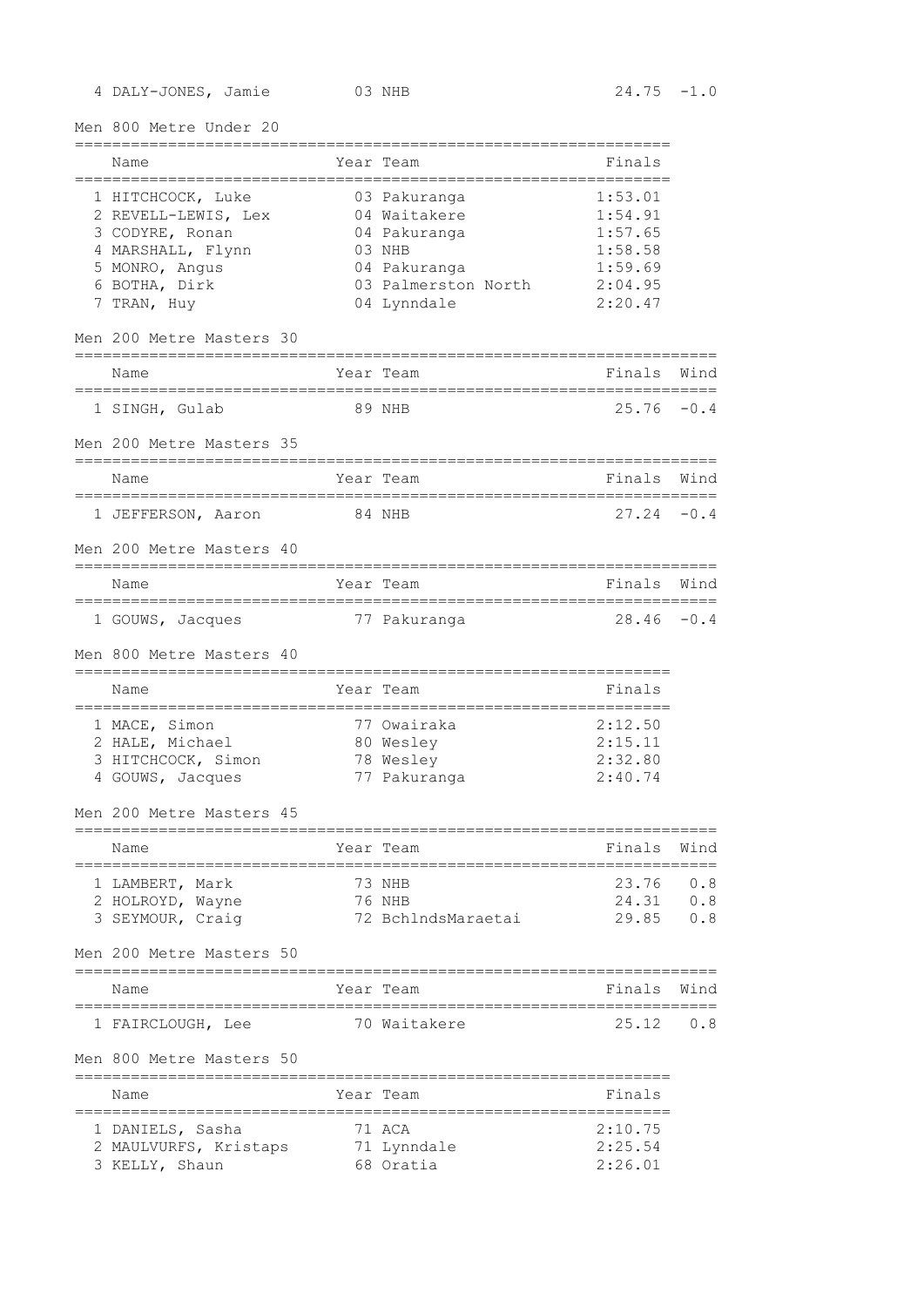| Men 200 Metre Masters 55                      |        |             |                                |            |
|-----------------------------------------------|--------|-------------|--------------------------------|------------|
| Name                                          |        | Year Team   | Finals                         | Wind       |
| 1 HODGES, Grant<br>2 BLACKFORD, David         | 64 NHB | 65 NHB      | 26.02<br>26.35                 | 0.8<br>0.8 |
| Men 200 Metre Masters 60                      |        |             |                                |            |
| Name                                          |        | Year Team   | Finals                         | Wind       |
| 1 TURNER, Timothy                             |        | 60 NHB      | 28.67                          | $-0.2$     |
| Men 800 Metre Masters 65                      |        |             | :===================           |            |
| Name<br>===================================== |        | Year Team   | Finals<br>==================== |            |
| 1 BOYD, Greq                                  |        | 56 NHB      | 2:57.44                        |            |
| Men 800 Metre Masters 70                      |        |             |                                |            |
| Name                                          |        | Year Team   | Finals                         |            |
| 1 CARTER, Ian                                 |        | 50 Nelson   | 2:35.54                        |            |
| Men 200 Metre Masters 75                      |        |             |                                |            |
| Name                                          |        | Year Team   | Finals                         | Wind       |
| 1 DELEIROS, Tony                              | 47 NHB |             | 31.34                          | $-0.2$     |
| Men 800 Metre Masters 75                      |        |             | ---------------------          |            |
| Name                                          |        | Year Team   | Finals                         |            |
| 1 JONES, Barry<br>2 ANSTISS, David            | 45 NHB | 43 Takapuna | 3:18.58<br>3:43.21             |            |
| Men 300 Metre Hurdles 0.686m Masters 75       |        |             |                                |            |
| Name                                          |        | Year Team   | Finals                         |            |
| 1 ANSTISS, David                              |        | 45 NHB      | 1:02.21                        |            |

# **Field**

| Women Long Jump Senior    |                                                                                                                               |             |
|---------------------------|-------------------------------------------------------------------------------------------------------------------------------|-------------|
| Name                      | Year Team                                                                                                                     | Finals Wind |
| Finals                    |                                                                                                                               |             |
| 1 SPEER, Jamie            | 99 Waitakere                                                                                                                  | $5.23m$ 2.9 |
|                           | $5.07$ m(2.3) $5.12$ m(0.8) $5.23$ m(2.9) $5.13$ m(0.1) $5.05$ m(2.4) $5.05$ m(2.5)                                           |             |
| 2 HOLYER, Amanda          | <b>Property</b> 28 NHB                                                                                                        | $3.85m$ 2.4 |
|                           | $3.81\text{m}$ (3.8) $3.85\text{m}$ (2.4) $3.44\text{m}$ (2.1) $3.58\text{m}$ (1.6) $3.83\text{m}$ (1.8) $3.75\text{m}$ (2.1) |             |
| Women Shot Put 4kg Senior |                                                                                                                               |             |
| Name                      | Year Team                                                                                                                     | Finals      |
| 1 HOLYER, Amanda          | 98 NHB<br>6.28m 6.14m 6.07m 5.93m 6.37m 6.46m                                                                                 | 6.46m       |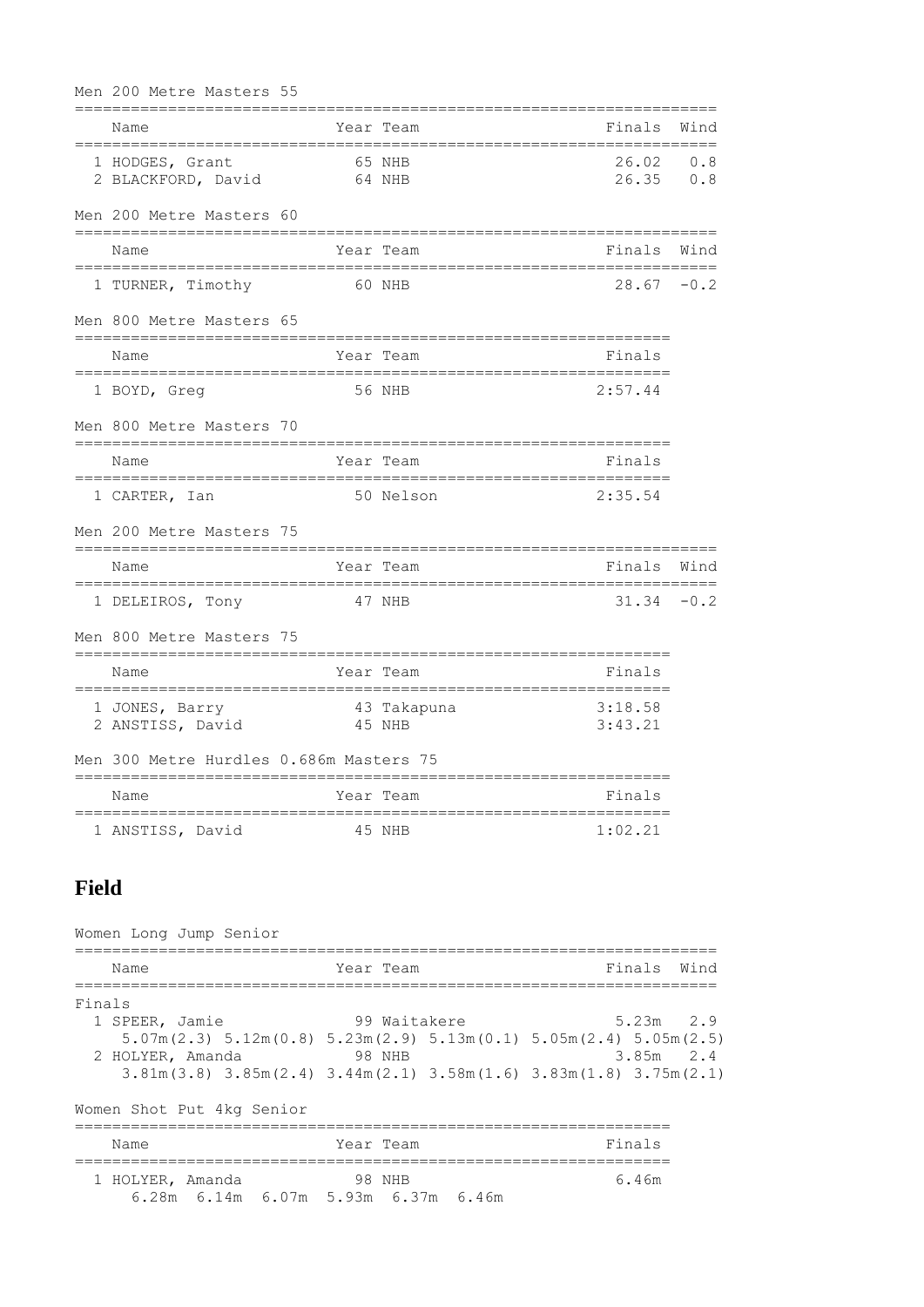| Women Shot Put U17 Para                                                                                                                            |                                |                  |
|----------------------------------------------------------------------------------------------------------------------------------------------------|--------------------------------|------------------|
| Name<br>Year Team                                                                                                                                  | Finals                         |                  |
| 1 GARDINER-HALL, Charli F3 07 Waiuku<br>8.92m X 9.14m 8.71m X 9.89m                                                                                | 9.89m                          |                  |
| Women Long Jump Under 14<br>==============                                                                                                         |                                |                  |
| Name<br>Year Team<br>-=================================                                                                                            | Finals<br>-------------------- | Wind<br>======== |
| 1 EARLEY, Madison<br>09 Waitakere                                                                                                                  | 4.54m                          | 0.7              |
| $4.51m(2.5)$ $4.54m(0.7)$ $4.43m(0.1)$ $4.47m(-2.0)$ $4.48m(2.1)$ $4.53m(2.0)$<br>2 LATHWOOD, Jessica<br>09 Takapuna                               | 4.40m                          | 3.0              |
| $4.40m(3.0)$ $4.25m(1.9)$ $4.16m(0.5)$ $3.96m(4.5)$ $3.92m(0.4)$ $4.15m(1.1)$                                                                      |                                |                  |
| 3 MCKENZIE, Amelia 69 Pakuranga<br>$4.31m(2.4)$ $3.97m(1.5)$ $4.17m(0.7)$ $4.06m(4.6)$ $4.18m(-0.3)$ $4.18m(3.9)$                                  | 4.31m                          | 2.4              |
| 4 TAYLOR, Peggy 09 Owairaka                                                                                                                        | $4.30m$ $3.0$                  |                  |
| $4.23m(1.8)$ $3.93m(0.2)$ $4.09m(2.2)$ $4.16m(2.5)$ $4.30m(3.0)$ $4.13m(0.9)$                                                                      |                                |                  |
| 5 TUKUKINO, Jordyn 69 Manurewa<br>$4.09m(1.6)$ $4.10m(+0.0)$ $4.07m(1.2)$ $X(0.3)$ $4.01m(3.4)$ $4.01m(2.5)$                                       | $4.10m + 0.0$                  |                  |
| 6 'ISILELI-FO'OU, Mele-'Of 10 Lynndale                                                                                                             | 4.01m 0.9                      |                  |
| $3.35m(1.9)$ 4.01m(0.9) 3.75m(2.4) $X(2.4)$ $X(0.6)$                                                                                               |                                |                  |
| 7 REID, Esme 09 Eastern<br>$3.90\text{m}(0.9)$ $3.68\text{m}(3.2)$ $3.77\text{m}(0.1)$ $3.66\text{m}(0.6)$ $3.79\text{m}(0.7)$ $3.53\text{m}(0.8)$ | 3.90m                          | 0.9              |
|                                                                                                                                                    |                                |                  |
| Women Shot Put 3kg Under 14                                                                                                                        |                                |                  |
| Name<br>Year Team                                                                                                                                  | Finals                         |                  |
| 1 ASIATA, Francesca-Lee 09 Manurewa                                                                                                                | 10.33m                         |                  |
| 10.33m 10.15m 8.41m 10.06m                                                                                                                         |                                |                  |
| 2 SCANLAN, Jayda 69 Manurewa<br>7.67m 7.72m 8.40m 8.67m                                                                                            | 8.67m                          |                  |
| Women Long Jump Under 16                                                                                                                           |                                |                  |
| Name<br>Year Team                                                                                                                                  | Finals                         | Wind             |
| 1 NASRABADI, Jacqui 08 Eastern                                                                                                                     | 4.92m                          | 3.3              |
| $4.82m(0.9)$ $3.81m(-2.7)$ $4.92m(3.3)$ $4.62m(1.9)$                                                                                               |                                |                  |
| 07 Papakura<br>2 SILA, Avah                                                                                                                        | 4.90m                          | $4\,\ldotp1$     |
| $4.52m(2.4)$ $4.53m(1.9)$ $4.27m(1.2)$ $4.90m(4.1)$<br>3 GEAR, Lisa<br>08 Takapuna                                                                 | 4.72m                          | 1.6              |
| $4.54m(4.4)$ $4.34m(0.8)$ $4.72m(1.6)$ $4.66m(2.1)$                                                                                                |                                |                  |
| 4 GUY, Mackenzie<br>08 NHB                                                                                                                         | 4.50m                          | $0.7$            |
| $4.50m(0.7)$ $4.35m(1.4)$ $X(2.4)$ $X(1.5)$<br>5 CHALMERS, Nina<br>08 Owairaka                                                                     | 4.46m                          | 1.5              |
| $4.46m(1.5)$ $4.42m(4.0)$ $4.27m(2.3)$ $4.15m(2.5)$                                                                                                |                                |                  |
| 6 RISEBOROUGH, Mulan<br>07 Takapuna                                                                                                                | 4.41m                          | 2.7              |
| $4.27m(3.9)$ $4.37m(0.3)$ $4.41m(2.7)$ $X(3.0)$<br>7 BARRETT-HAMILTON, Lauren 08 Waitakere                                                         | 4.39m                          | 0.2              |
| $4.38m(3.0)$ $4.34m(0.4)$ $4.39m(0.2)$ $X(2.6)$                                                                                                    |                                |                  |
| 8 WRIGHT, Francesca 07 NHB                                                                                                                         | 4.34m                          | $0.5$            |
| $4.14m(1.2)$ $4.34m(0.5)$ $4.14m(0.2)$ $4.25m(1.9)$<br>9 RICHARDSON-MILLER, Keira 07 NHB                                                           | 4.28m                          | 0.5              |
| $4.05m(1.1)$ $4.28m(0.5)$                                                                                                                          |                                |                  |
| 08 Lynndale<br>10 HAIGH, Isabella                                                                                                                  | 4.06m                          | 2.9              |
| $X(0.7)$ 4.06m $(2.9)$ 4.01m $(1.1)$                                                                                                               | 4.06m                          | 2.0              |
| 08 Lynndale<br>11 GALEA, Leah<br>$X(0.1)$ 3.92m $(0.3)$ 4.06m $(2.0)$                                                                              |                                |                  |
| 12 MAHANI, Keira<br>08 Papatoetoe<br>$3.99m(3.1)$ $3.96m(1.5)$ $4.05m(2.1)$                                                                        | 4.05m                          | 2.1              |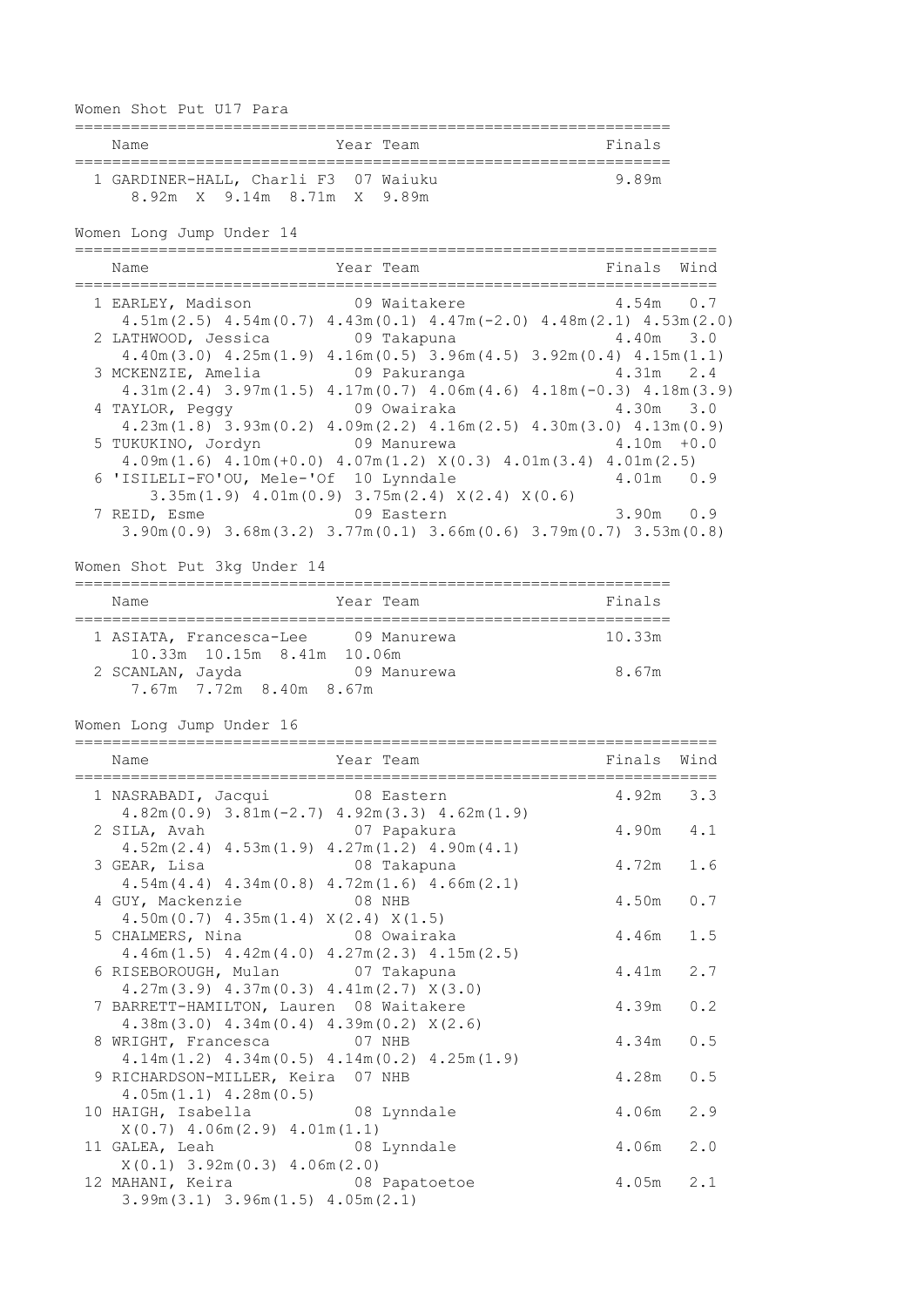| 13 GAO, Chanel                         | 07 Papakura   | $3.96m$ 1.3   |     |
|----------------------------------------|---------------|---------------|-----|
| $3.96m(1.3)$ X $X(1.2)$                |               |               |     |
| 14 FOURIE, Yandri                      | 08 Pakuranga  | $3.70m$ 2.9   |     |
| $3.42m(3.9)$ $3.70m(2.9)$ $3.49m(2.2)$ |               |               |     |
| 15 PARKER, Alayna                      | 08 Papatoetoe | $3.65m$ $3.3$ |     |
| $3.62m(3.2)$ $3.65m(3.3)$ $3.52m(2.5)$ |               |               |     |
| 16 KAMO, Kaliyah 68 Manurewa           |               | $3.23m$ 1.3   |     |
| $3.23m(1.3)$ $X(1.9)$ $X(2.4)$         |               |               |     |
| 17 LAM, Arnika                         | 08 Papatoetoe | 2.97m         | NWI |
| $2.93m(0.1)$ $2.97m(NWI)$ $2.85m(1.9)$ |               |               |     |

Women Shot Put 3kg Under 16

| Name                                                                                     | Year Team     | Finals |
|------------------------------------------------------------------------------------------|---------------|--------|
| 1 HALLIE, Kate 67 Takapuna<br>14.63m  14.54m  14.33m  14.38m                             |               | 14.63m |
| 2 MARITZ, Karmen-Elizabeth 08 NHB<br>X 12.62m 12.49m X                                   |               | 12.62m |
| 3 SAIFITI, Leila-Jae 08 Avondale<br>11.53m X X X                                         |               | 11.53m |
| 4 CAFFERY, Nora 67 Manurewa<br>10.55m X 10.41m 10.90m                                    |               | 10.90m |
| 5 SKELTON FAGAIAVA, Chitar 07 Papatoetoe<br>10.06m  10.66m  10.05m  10.88m               |               | 10.88m |
| 6 LAM, Arnika 6 28 Papatoetoe                                                            |               | 10.24m |
| 9.58m 9.68m 10.24m 9.53m<br>7 ATOAGA, Savannah 07 Papatoetoe<br>9.33m 8.93m 9.67m 10.05m |               | 10.05m |
| 8 STOWERS, Eva 08 NHB                                                                    |               | 9.33m  |
| 9.20m 9.33m 8.75m<br>9 KAMO, Kaliyah 08 Manurewa<br>X 8.62m 8.68m                        |               | 8.68m  |
| 10 STOWERS, Marina<br>7.89m 8.40m 8.46m                                                  | 08 NHB        | 8.46m  |
| 11 MAHANI, Keira<br>6.68m 7.06m 8.15m                                                    | 08 Papatoetoe | 8.15m  |
| 12 BARRETT-HAMILTON, Lauren 08 Waitakere<br>7.18m 6.17m 7.71m                            |               | 7.71m  |
| 13 UTA'ATU, Sophie-lee 08 Papatoetoe                                                     |               | 7.30m  |
| 7.30m 7.27m 7.16m<br>14 BAILEY, Madeline<br>6.93m 7.26m 7.17m                            | 08 Papakura   | 7.26m  |

Women Long Jump Under 18

| Name              | Year Team                                                                                                                                    | Finals Wind   |
|-------------------|----------------------------------------------------------------------------------------------------------------------------------------------|---------------|
| 1 MACLENNAN, Evie | 05 Papakura<br>$4.68$ m $(2.1)$ $4.62$ m $(0.9)$ $4.19$ m $(3.1)$ $4.50$ m $(3.8)$ $4.77$ m $(3.3)$ $4.65$ m $(0.9)$                         | $4.77m$ 3.3   |
| 2 NOMANI, Jade    | 06 Papakura<br>$4.32m(3.4)$ $4.22m(1.5)$ $X(-0.6)$ $4.55m(1.7)$ $4.59m(5.3)$ $4.65m(1.1)$                                                    | $4.65m$ 1.1   |
| 3 URLICH, Sophia  | 06 Owairaka<br>$4.47\text{m}$ (2.2) $4.25\text{m}$ (0.2) $4.51\text{m}$ (2.0) $4.20\text{m}$ (1.2) $4.42\text{m}$ (3.0) $4.50\text{m}$ (3.8) | $4.51m$ $2.0$ |

Women Shot Put 3kg Under 18

| Name                 |                        |  | Year Team |                                           |  | Finals |  |  |  |
|----------------------|------------------------|--|-----------|-------------------------------------------|--|--------|--|--|--|
| 1 KENNELLY, Suzannah |                        |  |           | 06 Papatoetoe                             |  | 14.22m |  |  |  |
|                      |                        |  |           | 14.22m 14.21m 13.90m 13.62m 14.07m 13.67m |  |        |  |  |  |
| 2 SIAOPO, Fiona      |                        |  |           | 06 Waitakere                              |  | 12.60m |  |  |  |
|                      | 12.60m 12.29m 11.05m X |  |           |                                           |  |        |  |  |  |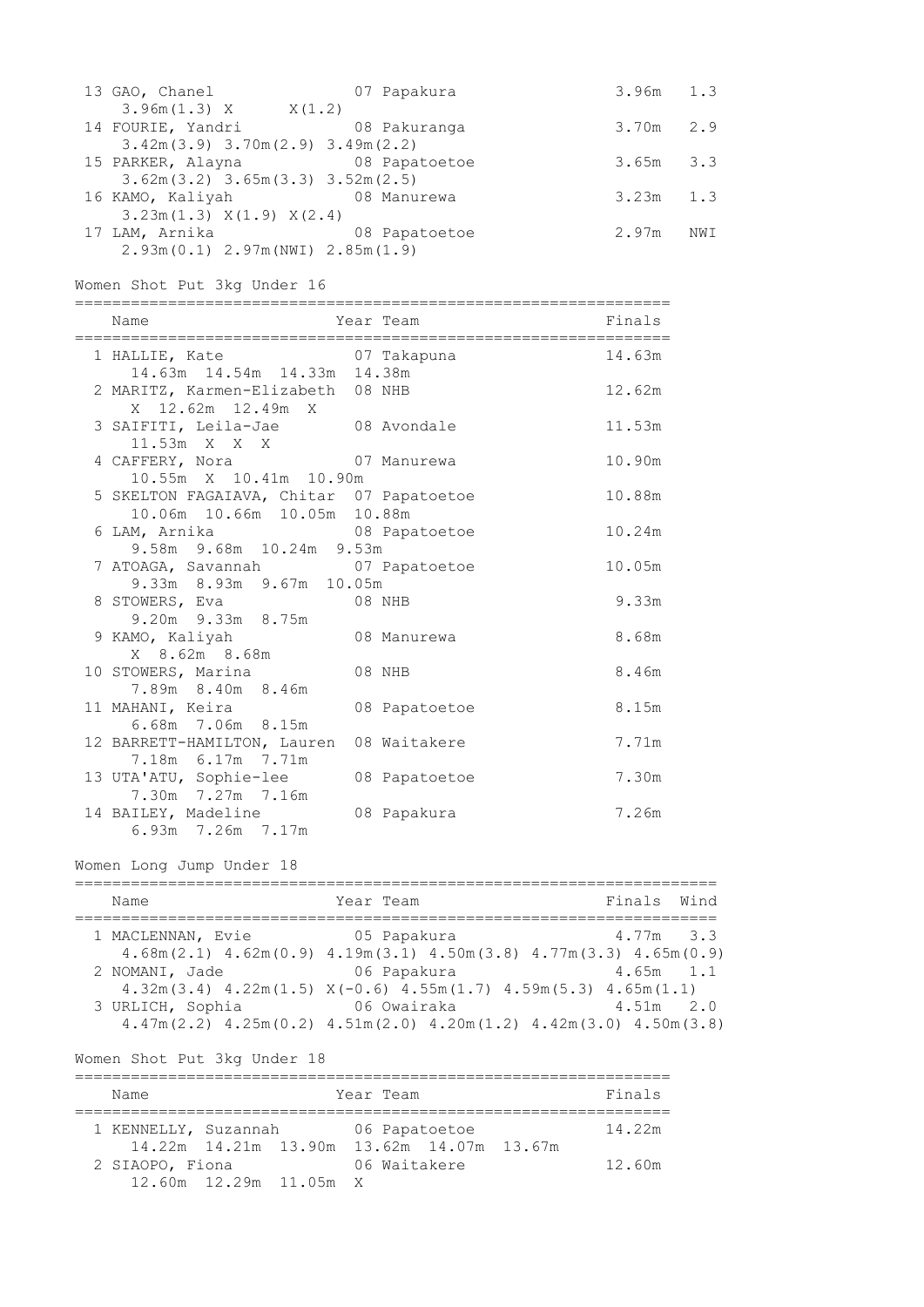3 NOMANI, Jade 06 Papakura 8.92m 8.81m 8.23m 8.24m 8.91m 8.66m 8.92m 4 LETICA, Sascha 06 Takapuna 6.36m 5.81m 5.70m 5.58m 5.28m 6.36m 5.25m Women Long Jump Under 20 ===================================================================== Name **South States And State Team** States and Team Finals Wind ===================================================================== 1 PRINT, Charlotte 03 NHB 4.45m 3.4 4.04m(1.2) 4.32m(0.1) 4.24m(0.7) 4.45m(3.4) 4.23m(3.0) 4.43m(1.7) Women Shot Put 4kg Under 20 ================================================================ Name Year Team Finals ================================================================ 1 RANKIN-CHI TAR, Natalia 04 Papatoetoe 14.61m 13.78m 14.26m X 14.61m X X 2 RICHARDSON, Caitlin 04 Waitakere 8.80m 8.74m 8.59m 8.35m 8.18m 8.80m 8.76m Women Shot Put 4kg Masters 35 ================================================================ Name Year Team Finals ================================================================ 1 KARENA, Louisa 86 Papakura 7.98m 7.55m 7.69m X 7.74m X 7.98m 2 FREE, Melissa and 83 Takapuna 1988 7.33m 6.77m 6.96m 6.59m 7.01m 7.33m 6.93m Women Long Jump Masters 55 ===================================================================== Name **The Year Team Finals** Wind ===================================================================== 1 HULENA, Karen 63 NHB 3.50m 3.1 3.17m(2.1) 3.37m(0.8) 3.44m(2.1) X(2.9) 3.50m(3.1) 3.37m(2.3) Women Shot Put 3kg Masters 55 ================================================================ Name Year Team Name Finals ================================================================ 1 HULENA, Karen 63 NHB 6.85m 6.44m 6.07m 6.19m 6.62m 6.85m 6.70m Men Long Jump Senior ===================================================================== Name Year Team Finals Wind ===================================================================== 1 ARTHUR, Lewis 99 NHB 7.14m 1.6 4.65m(1.5) X(3.4) 7.13m(2.1) X(2.3) 6.87m(3.9) 7.14m(1.6) 2 THORPE, Stephen 02 NHB 6.08m 1.9 6.00m(3.4) 6.08m(1.9) 4.66m(2.0) 3 HOLYER, Jeremy 00 NHB 4.52m 1.7 4.07m(1.7) 4.42m(3.9) 2.86m(1.9) 4.51m(3.5) 4.52m(1.7) 4.38m(2.6) Men Shot Put 7.26kg Senior ================================================================ Name Year Team Finals ================================================================ 1 THORPE, Stephen 02 NHB 11.46m 11.46m 9.74m 2 AUCAMP, Matthew 00 Pakuranga 9.31m 9.18m X 9.31m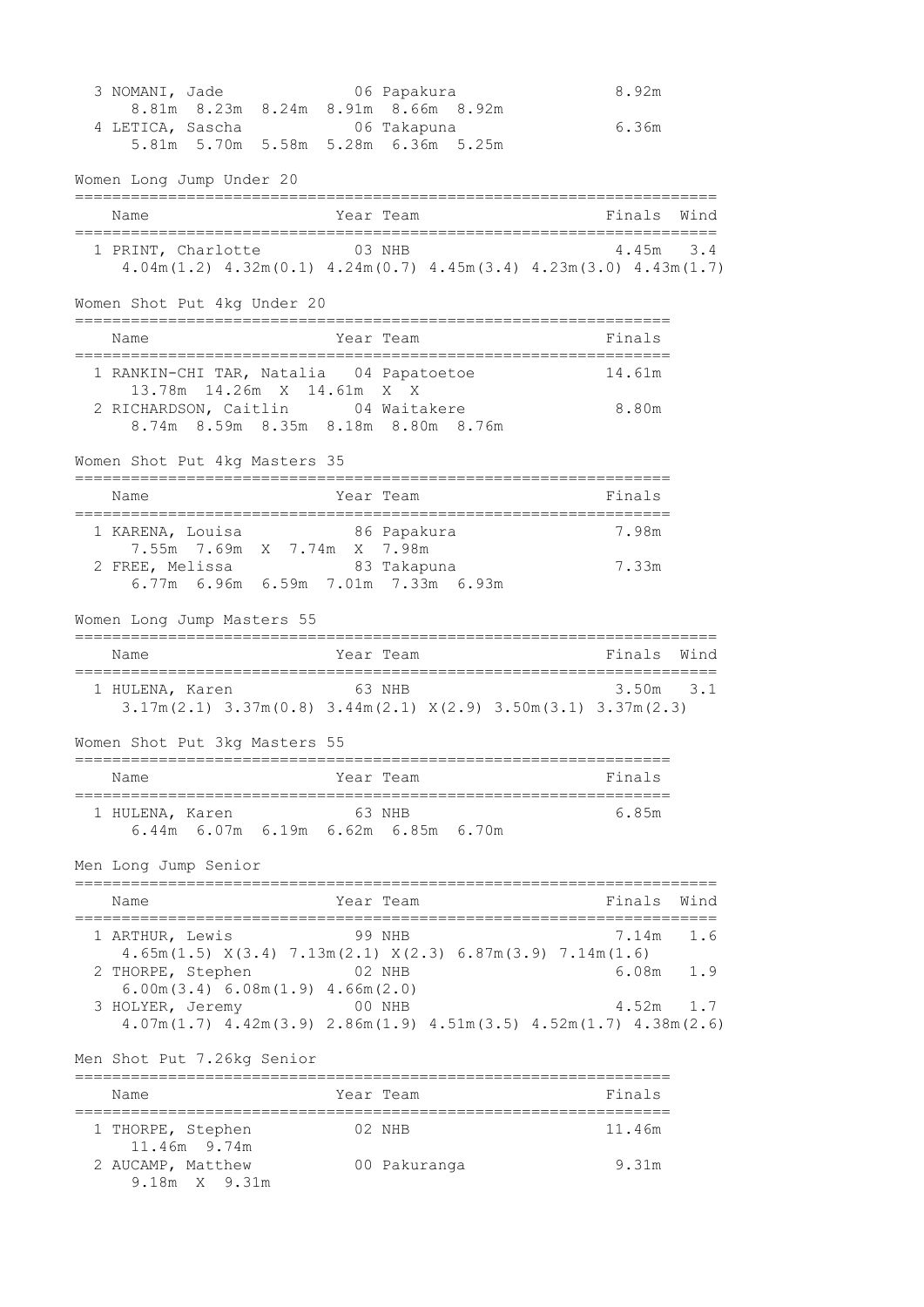| 3 HOLYER, Jeremy |                                 | 00 NHB |  |  |  | 6.27m |
|------------------|---------------------------------|--------|--|--|--|-------|
|                  | 3.97m 5.65m 5.93m X 5.80m 6.27m |        |  |  |  |       |

Men Long Jump Under 14

| Name                                                                                                       | Year Team                                                              | Finals        | Wind |
|------------------------------------------------------------------------------------------------------------|------------------------------------------------------------------------|---------------|------|
| 1 HARRIS-TAVITA, Calvin 09 Pakuranga                                                                       |                                                                        | $5.32m$ 2.6   |      |
|                                                                                                            | $4.72m(1.9)$ $4.89m(3.4)$ $5.06m(3.5)$ $5.32m(2.6)$                    |               |      |
| 2 NANNESTAD, Zach 09 Hillsborough                                                                          | $4.80m(1.8)$ $4.63m(2.8)$ $4.56m(2.5)$ $5.08m(2.7)$                    | 5.08m         | 2.7  |
| 3 OLSEN, Kaian                                                                                             | 09 Waitakere                                                           | 4.84m         | 1.6  |
| $4.79m(3.4)$ $X(3.0)$ $4.84m(1.6)$ $4.84m(1.7)$<br>4 WALLACE, Sam 09 Pakuranga                             |                                                                        | $4.62m$ 1.7   |      |
| $4.62m(1.7)$ $4.55m(3.7)$ $4.21m(1.2)$ $X(0.4)$                                                            |                                                                        |               |      |
| 5 ANDERSON, Oliver 09 Pukekohe                                                                             | $4.39m(2.4)$ $4.36m(2.4)$ $4.47m(0.1)$ $4.51m(3.4)$                    | $4.51m$ 3.4   |      |
| 6 GUNDERSEN, Blake 09 Pukekohe                                                                             |                                                                        | 4.37m         | 2.3  |
| 7 SU, Daequan                                                                                              | $4.13m(4.6)$ $4.37m(2.3)$ $4.01m(0.1)$ $4.29m(1.1)$<br>09 Pt Chevalier | 4.22m         | 3.1  |
|                                                                                                            | $3.76m(2.1)$ $4.17m(0.7)$ $4.13m(3.6)$ $4.22m(3.1)$                    |               |      |
| 8 GOUWS, Keagan                                                                                            | 09 Pakuranga                                                           | 3.97m         | 2.8  |
| $X(2.7)$ 3.89m $(0.6)$ 3.97m $(2.8)$<br>9 GONZALES, Jy 10 Lynndale<br>$X(1,2)$ 3.74m $(3.3)$ 3.84m $(3.4)$ |                                                                        | $3.84m$ $3.4$ |      |

Men Shot Put 4kg Under 14

================================================================ Name Year Team Team Finals ================================================================ 1 HARRIS-TAVITA, Calvin 09 Pakuranga 3.94m 9.69m 9.88m 9.69m 9.94m 2 BRADY, Connor 09 Takapuna 9.68m 9.68m 7.24m 7.22m X 3 CAFFERY, Leyon 10 Manurewa 8.46m 8.43m 8.34m 8.28m 8.46m 4 USUFONO, Maselusi 09 Manurewa 7.03m 7.03m 6.96m X 6.15m<br>RRDWICK, George 10 Lynndale 5 HARDWICK, George 10 Lynndale 3.96m 3.35m 3.67m 3.41m 3.96m

Men Long Jump Under 16

| Name                                                                                                 | Year Team       | Finals        | Wind |
|------------------------------------------------------------------------------------------------------|-----------------|---------------|------|
| 1 XIE, Haowen                                                                                        | 07 Pakuranga    | $5.57m$ 0.8   |      |
| $5.57m(0.8)$ $X(1.3)$ $5.07m(0.8)$ $5.35m(1.8)$<br>2 USUFONO, Leofe 68 Manurewa                      |                 | $5.55m - 1.3$ |      |
| $5.33$ m $(0.5)$ $5.44$ m $(-2.5)$ $5.55$ m $(-1.3)$ $5.50$ m $(0.9)$                                |                 |               |      |
| 3 PLATTS, Aidan 68 Papakura<br>$5.49$ m $(2.5)$ $X(2.6)$ $5.00$ m $(3.0)$ $3.40$ m $(-0.2)$          |                 | $5.49m$ 2.5   |      |
| 4 PUA, Alexander 08 Manurewa                                                                         |                 | 5.36m         | 4.7  |
| $4.24m(2.5)$ $4.83m(3.2)$ $5.36m(4.7)$ $X(0.7)$<br>5 RETFORD, Noah                                   | 07 Pakuranga    | 5.07m         | 3.1  |
| $4.69$ m $(0.4)$ $4.94$ m $(1.7)$ $5.07$ m $(3.1)$ $4.76$ m $(0.7)$<br>6 BOWDEN, Zhan                | 07 NHB          | 4.88m 3.2     |      |
| $4.63m(1.4)$ $4.65m(1.7)$ $4.79m(1.5)$ $4.88m(3.2)$                                                  |                 |               |      |
| 08 Lynndale<br>7 GONZALES, TV<br>$4.69$ m $(3.3)$ $4.87$ m $(3.1)$ $4.63$ m $(2.9)$ $4.82$ m $(2.3)$ |                 | $4.87m$ $3.1$ |      |
| 8 YU, Daniel                                                                                         | 08 Hillsborough | 4.65m         | 2.4  |
| $4.46m(1.4)$ $X(1.5)$ $3.40m(0.1)$ $4.65m(2.4)$                                                      |                 |               |      |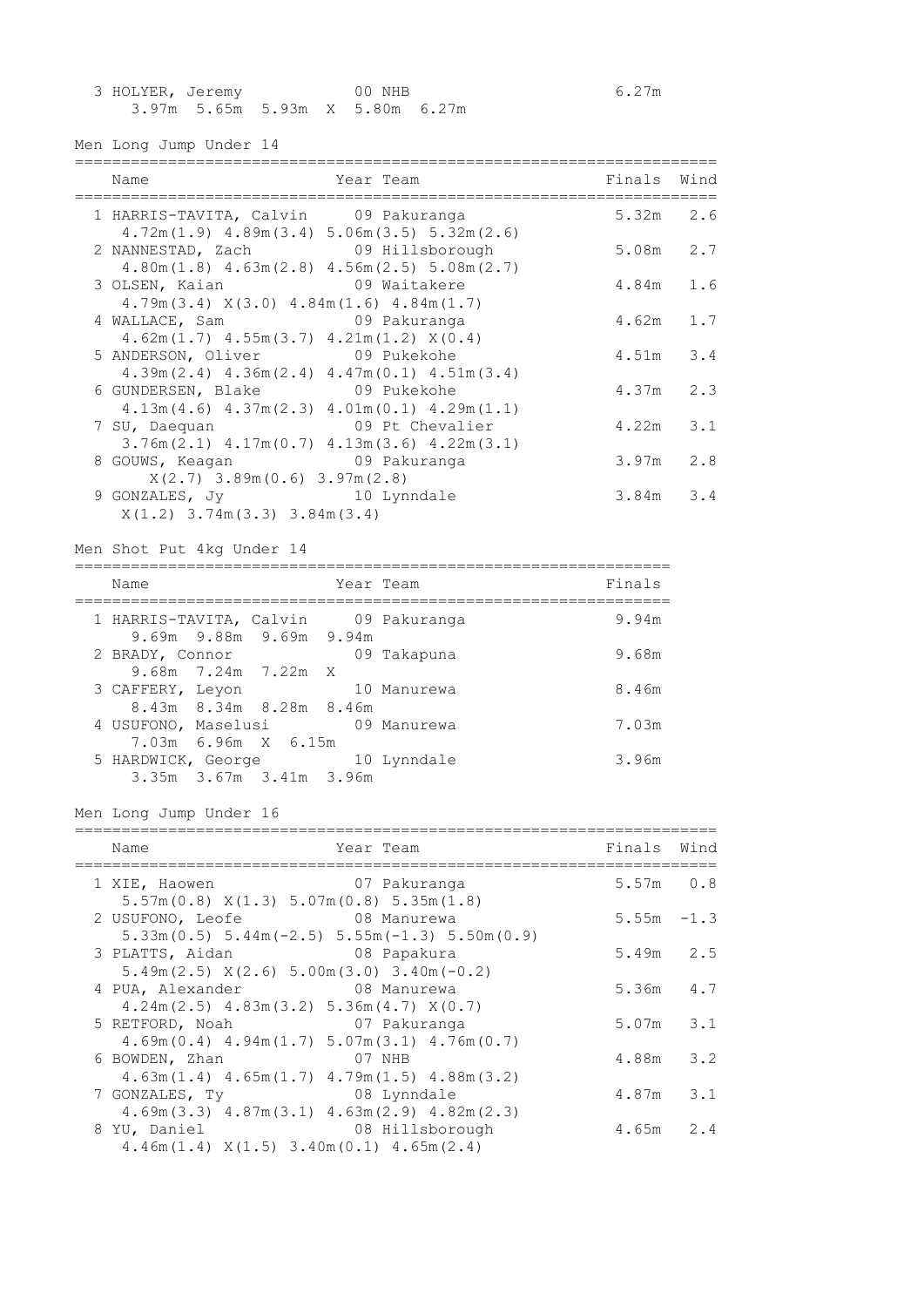Men Shot Put 5kg Under 16

| Name                               |                            | Year Team                               | Finals |
|------------------------------------|----------------------------|-----------------------------------------|--------|
|                                    | 11.17m 9.80m 10.49m 11.40m | 1 PUPUKE-ROBATI, Kingston 08 Papatoetoe | 11.40m |
| 2 SULU-KIRIPATI, Isaac             | 9.74m 9.70m 9.20m 9.16m    | 08 Papatoetoe                           | 9.74m  |
| 3 HARDY, Alex                      | 8.95m 8.76m 9.19m 9.42m    | 07 Waitakere                            | 9.42m  |
| 4 MULLENS, Daniel<br>8.39m X 9.37m |                            | 07 Pakuranga                            | 9.37m  |
| 5 GILBERT, Duke                    | 7.25m 7.39m 7.10m 7.15m    | 08 Lynndale                             | 7.39m  |

Men Long Jump Under 18

| Name                                                                                     | Year Team                                                                                                             | Finals Wind   |     |
|------------------------------------------------------------------------------------------|-----------------------------------------------------------------------------------------------------------------------|---------------|-----|
| 1 PARANIHI, Kaelan 65 Pukekohe                                                           | $6.43m(-1.3)$ $6.59m(1.5)$ $6.31m(1.4)$ $6.46m(1.2)$ $X(1.0)$ $6.74m(4.9)$                                            | $6.74m$ 4.9   |     |
| 2 RICHARDSON-MILLER, Kegan 05 NHB                                                        |                                                                                                                       | $6.33m$ $4.1$ |     |
| $6.26m(1.6)$ $X(2.1)$ $6.33m(4.1)$ $6.13m(1.1)$<br>3 KEEREWEER-TAIA, Kainoa 06 Waitakere |                                                                                                                       | 6.19m         | 1.1 |
| $6.19m(1.1) 6.09m(1.9) X(1.8) 6.00m(1.1)$<br>4 MURRAY, Daniel 65 Papakura                |                                                                                                                       | $5.64m$ 1.9   |     |
| 5 MULLINS, Kalani                                                                        | $5.60$ m $(3.0)$ $5.64$ m $(1.9)$ $5.62$ m $(3.8)$ $5.46$ m $(2.1)$ $5.31$ m $(1.9)$ $5.39$ m $(1.3)$<br>06 Waitakere | 4.95m         | 2.4 |
| 6 BROWN, Hunter                                                                          | $4.95m(2.4)$ $2.66m(4.4)$ $4.64m(3.6)$ $2.89m(1.8)$<br>06 Pakuranga                                                   | 4.34m         | 2.3 |
| $4.34m(2.3)$ $X(1.7)$                                                                    |                                                                                                                       |               |     |

|  |  | Men Shot Put 5kg Under 18 |  |
|--|--|---------------------------|--|
|  |  |                           |  |

| Name                                                        | Year Team    | Finals |
|-------------------------------------------------------------|--------------|--------|
| 1 SEFO, Blessing<br>16.04m 17.04m 17.96m 17.40m X X         | 05 Waitakere | 17.96m |
| 2 DAVIDSON, Reid<br>14.63m X 3.96m X X X                    | 06 NHB       | 14.63m |
| 3 WRIGHT, Rocky<br>8.87m 9.52m 8.36m X 8.87m 9.19m          | 06 Manurewa  | 9.52m  |
| Men Shot Put 6kg Under 20                                   |              |        |
| Name                                                        | Year Team    | Finals |
| 1 NGCHOK-WULF, Liam<br>16.34m X X 16.63m X X                | 03 Papakura  | 16.63m |
| 2 SKELTON, Ben<br>10.88m  11.31m  10.79m  X  11.38m  11.88m | 04 ACA       | 11.88m |

Men Shot Put 7.26kg Masters 35

| Name        |  | Year Team                                             | Finals |  |
|-------------|--|-------------------------------------------------------|--------|--|
| 1 VEA, John |  | 85 Pakuranga                                          | 12 76m |  |
|             |  | $11.42m$ $11.42m$ $12.67m$ $12.76m$ $11.52m$ $12.33m$ |        |  |

Men Long Jump Masters 40

| Name             |  | Year Team |                                                                                                    |  |  | Finals Wind |  |  |  |  |
|------------------|--|-----------|----------------------------------------------------------------------------------------------------|--|--|-------------|--|--|--|--|
| 1 ANAHID, Siamak |  |           | 79 Pakuranga<br>$5.16m(1.6)$ 4.90m $(2.7)$ 5.04m $(2.8)$ 4.85m $(3.8)$ 5.11m $(3.8)$ 5.15m $(1.4)$ |  |  | 5.16m 1.6   |  |  |  |  |